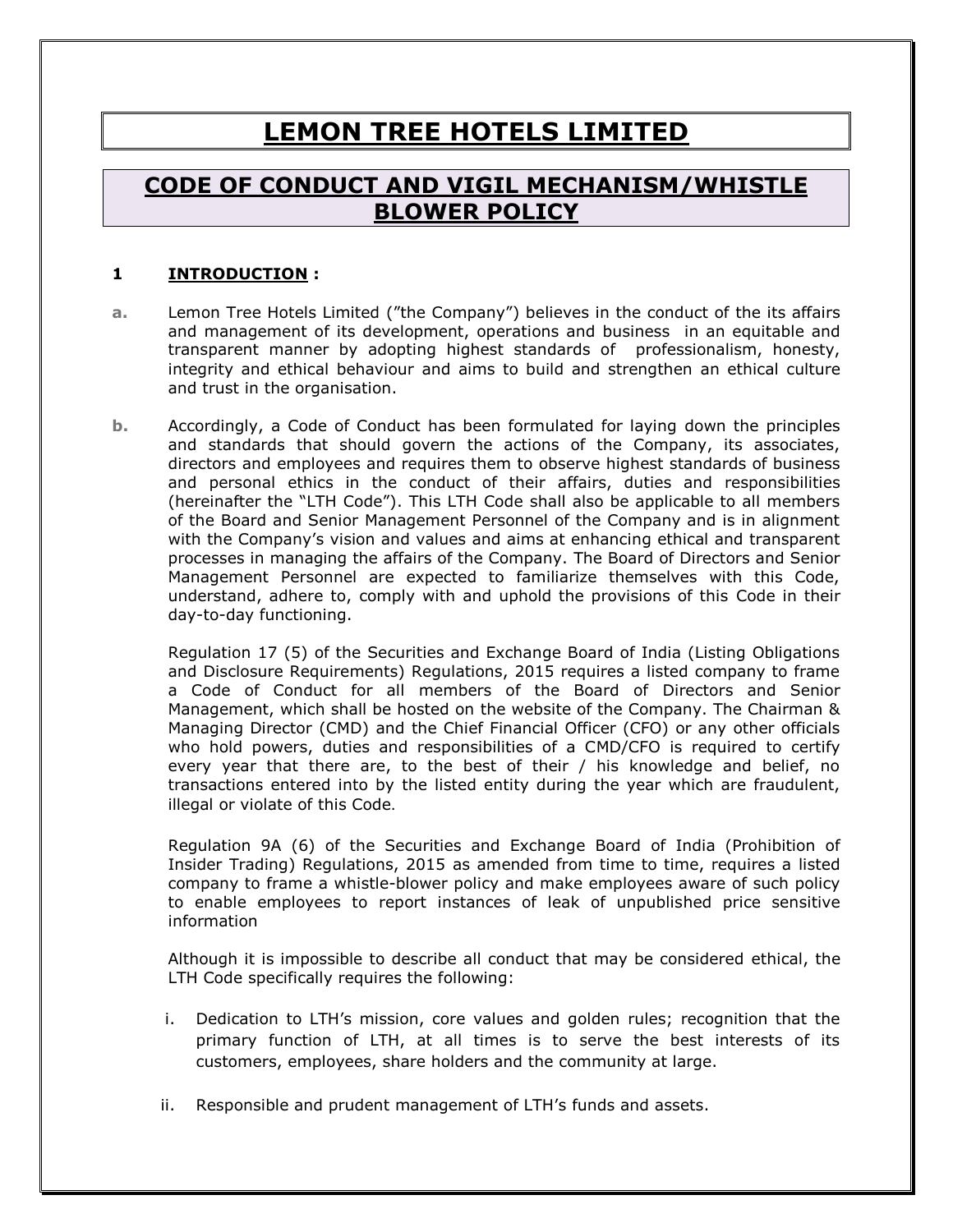- iii. Honest and ethical conduct, including the ethical handling of actual or apparent conflicts of interest between personal and professional relationships.
- iv. Full, fair, accurate and timely disclosure of relevant facts in all reports and documents dealing with matters of governance and the management of business.
- v. Compliance with all applicable governmental laws, rules and regulations in force.
- vi. Treatment of all persons with respect, equity and fairness regardless of race,religion, caste, gender, ability, age or national origin.
- vii. Respect and protection of confidential and/or privileged information which the employee has access to, in the course of her/his duties.
- viii. Prompt internal reporting of ethical violations or perceived corruption within the organization.
- ix. Personal accountability for adherence to the LTH Code.
- **c.** Any actual or potential violation of the LTH Code would be a matter of serious concern for the Company. It is the responsibility of the Company, directors, officers, employees and associates to comply with the LTH Code and to report violations or suspected violations of same.
- **d.** Further, Section 177(9) of the Companies Act, 2013 read with Rule 7 of the Companies (Meetings of Board and its Powers) Rules, 2014 requires every listed company and Companies belonging to the following class :
	- (i) Companies which accept deposits from the public;
	- (ii)Companies which have borrowed money from banks and public financial institutions in excess of Rs 50.00 crores (Rupees Fifty crores only)

to mandatorily establish vigil mechanism for the directors and employees of the Company to report their genuine concerns or grievances in the prescribed manner.

**e.** For complying with the LTH Code and the mandatory requirements of the aforementioned provisions of the Act, the Company, which meets the criteria as mentioned in 1(c)(ii) above, has established a Vigil mechanism and formulated a specific 'Vigil Mechanism/Whistle Blower Policy' ('Policy').

# **2 POLICY OBJECTIVES :**

The objective of this Policy is to build and strengthen a culture of transparency and trust in the organisation and to provide a mechanism to report the violation/suspected violations of the LTH Code, any instances of unethical behaviour, improper activities/serious irregularities and to create awareness amongst employees to report instances of leak of unpublished price sensitive information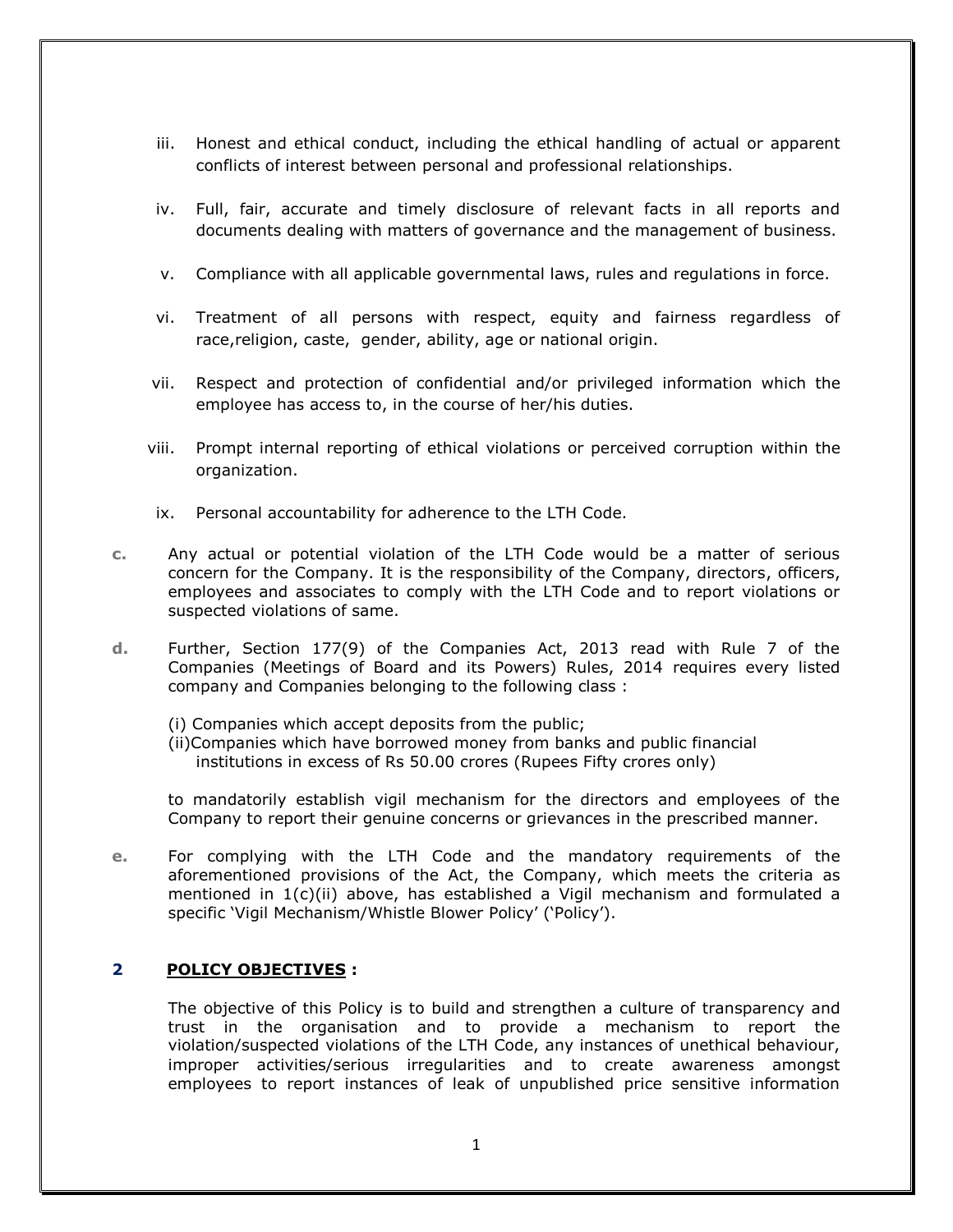within the Scope of this Policy and to provide necessary safeguards for protection of employees raising their concerns from reprisal and victimization.

# **3 DEFINITIONS :**

- **a.** "Act" means Companies Act, 2013 including the applicable rules & regulations;
- **b.** "Associates" means and includes the vendors, suppliers and others with whom the company has any financial or commercial dealings.
- **c.** "Audit Committee" means the Audit Committee constituted by the Board of Directors of the Company in accordance with the Section 177 of the Act.
- **d.** "Competent Authority" means the Audit Committee, which shall oversee the vigil mechanism of the Company or the Chairman & Managing Director of Company.
- **e.** "Disclosure(s)" means concern(s) raised by a written communication made in good faith that discloses or demonstrates information that may evidence violation of LTH Conduct or unethical or improper activity covered under the Scope of the Policy.
- **f.** "Disciplinary Action" means any action that can be taken on the completion of /during the investigation proceedings including but not limiting to a warning, imposition of fine, suspension from official duties or any such action as is deemed to be fit considering the gravity of the matter.
- **g.** "Duties of Directors / Independent Directors" shall mean and include duties as laid down in the Companies Act, 2013 including any amendment thereof and for reference enumerated in Annexure 1
- **h.** "Employee" means every employee of the Company or its subsidiary or associate companies (whether working in Corporate Office or any of its Branch offices, development sites or its operating hotels) including the contractual staff or any other person serving the Company in any other capacity and the directors of the Company.
- **i.** "Investigator(s)" means any person(s) or authority approached, consulted, appointed or authorised by the Vigilance Officer or Competent Authority including but not limited to the Auditors of the Company and the Police to conduct detailed investigation.
- **j.** 'Senior Management Personnel' shall mean personnel of the company/LTH Group who are members of its core management team excluding Board of Directors. Normally, this shall comprise all members of management one level below the Executive Directors, including all functional heads and all employees at Vice President Position and above.
- **k.** "Subject" means a person against or in relation to whom a Disclosure is made or evidence gathered during the course of an investigation.
- **l.** "Vigilance Officer" means official of the Company to whom any of the powers under this policy are delegated from time to time and who shall assist the Competent Authority or Investigator(s) for the purposes of this Policy.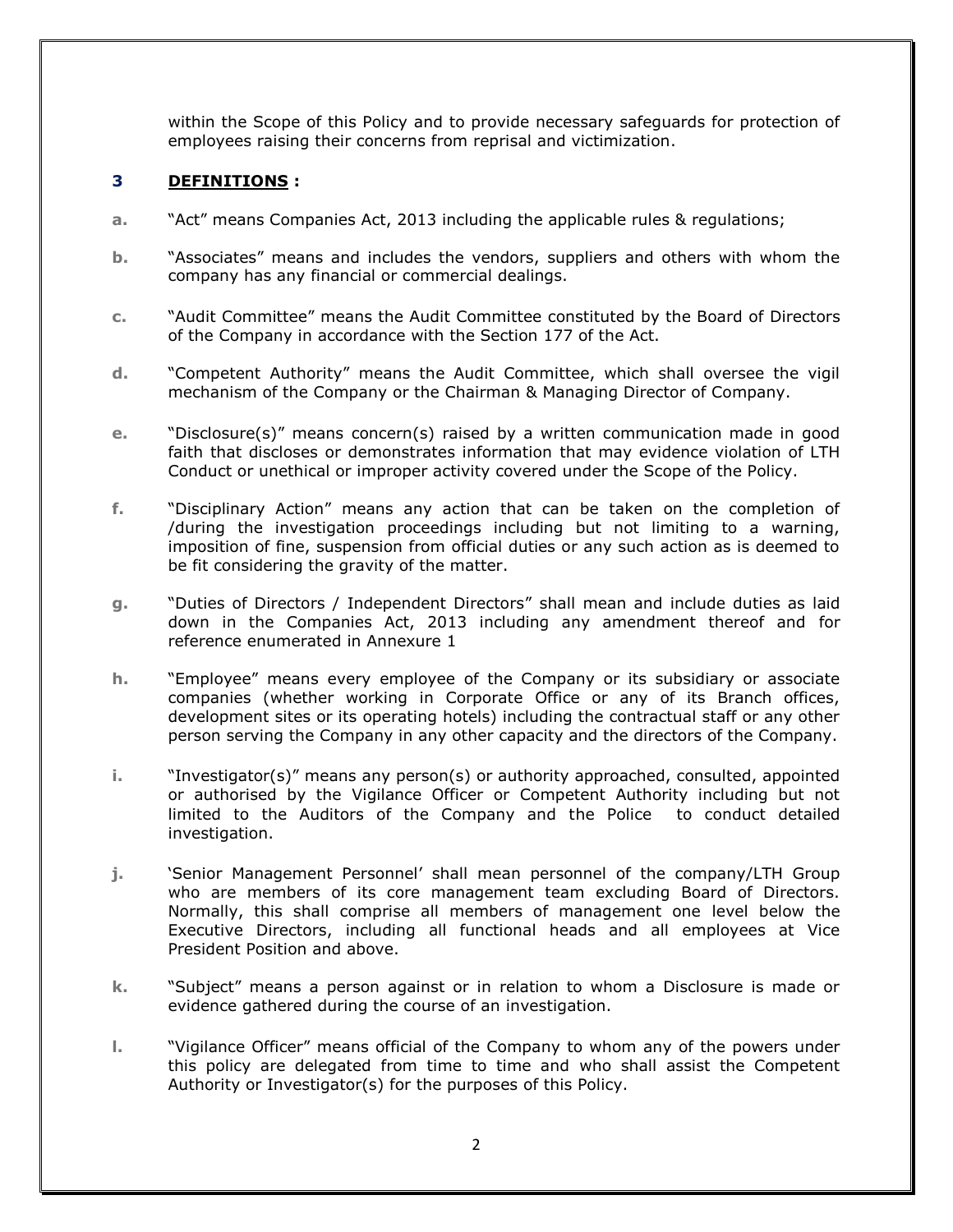**m.** "Whistle Blower" is someone who makes a Disclosure under this Policy.

Unless the context otherwise requires, words and expressions used in this Policy and not defined herein but defined in the Act as may be amended from time to time shall have the meaning respectively assigned to them therein.

# **4 SCOPE:**

- **(i)** The Scope of the Policy, interalia, covers undesirable practices and events which have taken place/ suspected to take place involving:
	- **a.** Violation of LTH Code;
	- **b.** Gross wastage/misappropriation of company funds/assets, cheating or other similar criminal offences;
	- **c.** Intentional financial irregularities, including defalcation, fraud, or suspected fraud;
	- **d.** Benefitting oneself by abusing official position or demanding or accepting valuable things without adequate considerations from persons having official dealings;
	- **e.** Breach of business integrity, ethics and abuse of authority;
	- **f.** Deliberate violation of laws and regulations;
	- **g.** Gross and wilful negligence causing substantial and specific danger to public health and safety;
	- **h.** Pilferation of confidential/propriety information;
	- **i.** Blatant violation of terms and conditions of employment and rules thereof;
	- **j.** any instances of leak of unpublished price sensitive information;
	- **k.** Any other unethical, biased, favoured or imprudent event
- (ii) This Whistleblower Policy is intended to encourage and enable employees and others to raise serious concerns within the Company, prior to seeking resolution outside the organization.
- (iii) The Policy does not absolve employees from their duty of confidentiality in course of their work and also should not be used as a route for taking up personal grievance and raising bogus allegations.

# **5 ELIGIBILITY :**

All Employees including the Directors, Senior Management Personnel and the Associates of the Company are eligible to make Disclosure(s) within the Scope of this Policy.

#### **6 GUIDING PRINCIPLES :**

In order to assure that the Policy/LTH Code is being adhered to, the Company will ensure:

- **a.** that disclosures are acted upon in the time bound manner;
- **b.** complete confidentiality of the Whistle Blower;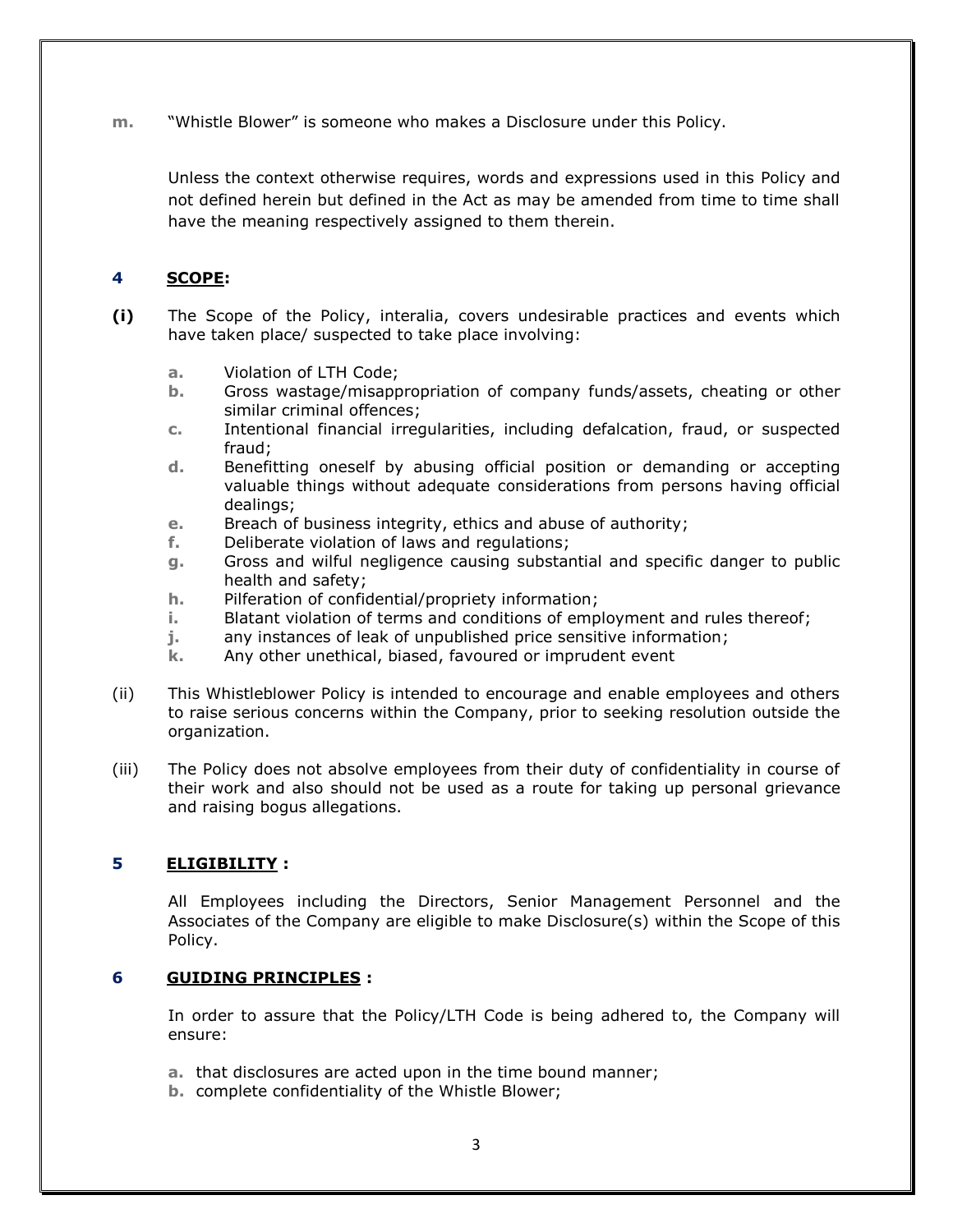- **c.** whistle Blower and/or the person processing the Disclosure is not subjected to victimization or unfair treatment;
- **d.** that evidence of the Disclosure is not concealed and appropriate action including Disciplinary Action is taken if anyone attempts to destroy or conceal such evidence.
- **e.** The Members of Board and Senior Management Personnel shall confirm that they have received, read and understood the provisions of this Code as per format prescribed in Annexure – 2 and shall
- i. Function and discharge their responsibilities in accordance with all applicable laws, rules and regulations.
- ii. Function within the authority conferred upon them by the Company, keeping the best interest of the Company in view.
- iii. Act in good faith in order to promote the objects of the Company for the benefit of all the stakeholders of the Company.
- iv. Act with due and reasonable care, skill and diligence. E. Exercise independent judgment while performing his duties.
- v. Not involve in a situation in which he may have a direct or indirect interest that conflicts, or possibly may conflict, with the interest of the Company.
- vi. Not achieve or attempt to achieve any undue gain or advantage either to himself or to his relatives, partners, or associates and if he is found guilty of making any undue gain, he shall be liable to pay an amount equal to that gain to the Company.
- vii. Maintain the confidentiality of any information (which is not available in public domain) concerning the Company's business, its customers, suppliers, etc, and to which they have access except if required under any applicable law.
- viii. Protect the Company's assets including physical assets, information and intellectual rights and shall not use the same for personal gain.
- ix. Comply with the Code of Practice and Procedure for Fair Disclosure of Unpublished Price Sensitive Information as well as the code of Conduct for dealing in Company's Securities framed under the Securities and Exchange Board of India (Prohibition of Insider Trading) Regulations, 2015.
- x. Shall not engage in Corrupt, Fraudulent, Collusive and Obstructive Practice for the conduct of business of the Company.

#### **f. DISCLOSURES:**

The LTH Code and this Policy addresses the open door policy of the Company and suggests that Employee share their questions, concerns, suggestions, complaints or grievances with someone who can address them appropriately. In most cases, an Employee's supervisor is in the best position to address an area of concern. However, if the Employee is not comfortable with speaking to her/his supervisor or is not satisfied with the supervisor's response, she/he is encouraged to speak with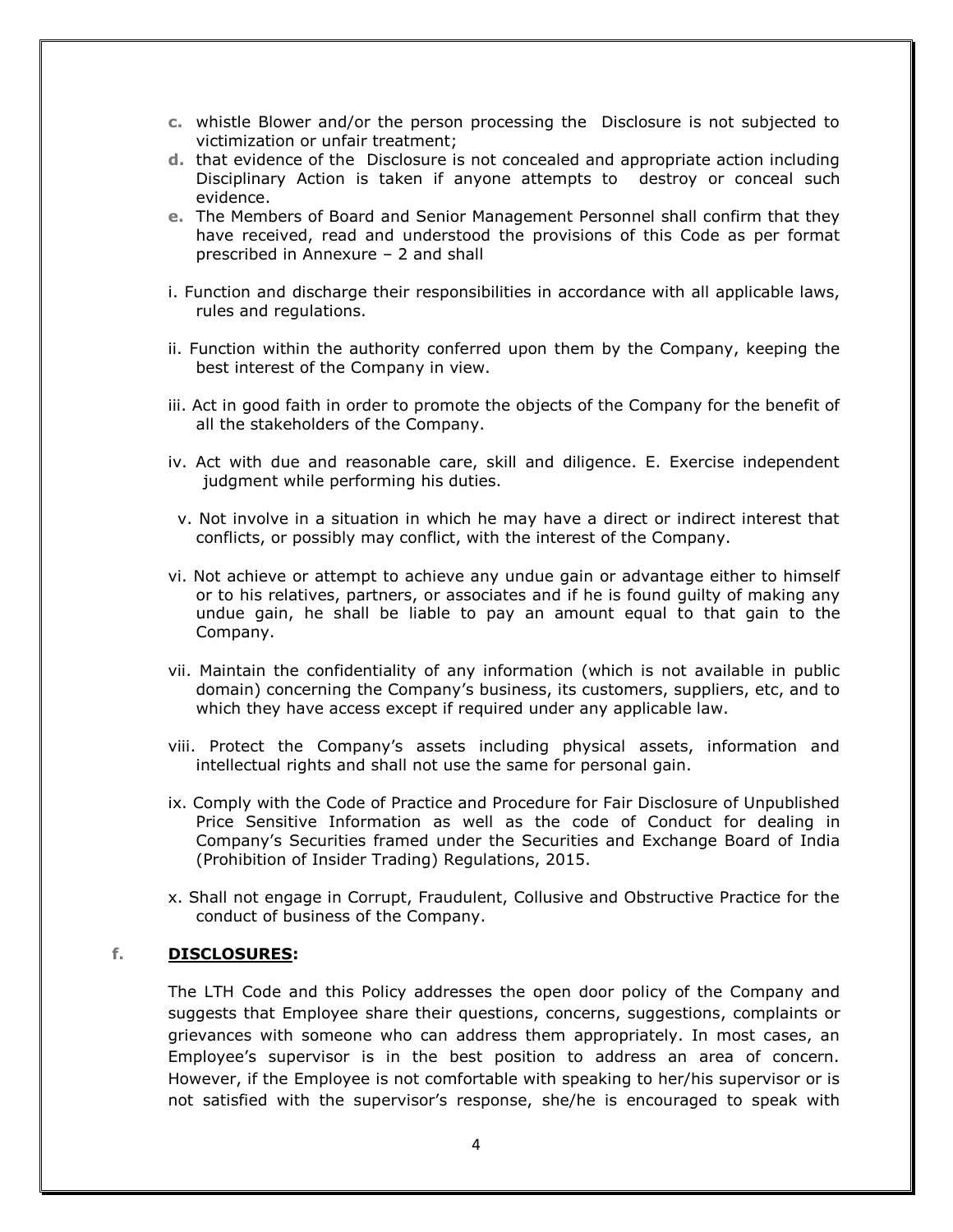anyone in management, whom she/he is comfortable in approaching, up to and including Executive Directors. If still unsatisfied with the response, employees are required to report his concerns and make Disclosures to the Vigilance Officer, who has specific and exclusive responsibility to investigate all reported violations. The Associates of the Company can directly make Disclosures to the Vigilance Officer.

#### **The contact details of the Vigilance Officer are as under:**

| <b>Name</b>    | : Mr. Rajesh Kumar                                |
|----------------|---------------------------------------------------|
| <b>Address</b> | : Asset No. 6, Aerocity Hospitality District, New |
|                | <b>Delhi-110037</b>                               |
| E-mail         | vp_hr@lemontreehotels.com                         |

In exceptional circumstances, the Disclosures can be addressed to the Chairman of the Audit Committee of the Board of Directors of the Company.

In circumstances of any instances of leak of unpublished price sensitive information, the Disclosures shall be addressed to the Compliance Officer of the Company.

All Disclosures will be promptly investigated and appropriate Disciplinary Action will be taken, wherever warranted.

### **7 CONFIDENTIALITY :**

All the persons involved in the process shall maintain utmost confidentiality and shall only discuss the matter for purpose of completing the process and investigations.

#### **8 PROTECTION AND NO RETALIATION:**

The Company will ensure that no unfair treatment is meted out to a Whistle Blower and take steps to protect the Whistle Blower against any kind of harrassment or any kind of discrimination. Any other Employee and Associate assisting in the said investigation or furnishing of the evidence shall also be protected to the same extent as the Whistle Blower.

An employee who retaliates against someone who has reported a violation in good faith is subject to discipline up to and including termination of employment.

#### **9 REPORTING AND REVIEW :**

All members of the Board of Directors and Senior Management personnel are required to affirm compliance with this Code on an annual basis within 30 days of the close of the financial year as per format prescribed in Annexure 3. The Annual Report shall contain a declaration signed by the Chief Financial Officer and the Chairman & Managing Director, if any, or any other official who holds the powers, duties and responsibilities of a CMD/CFO stating that the members of Board of Directors and Senior Management Personnel have affirmed compliance with this Code.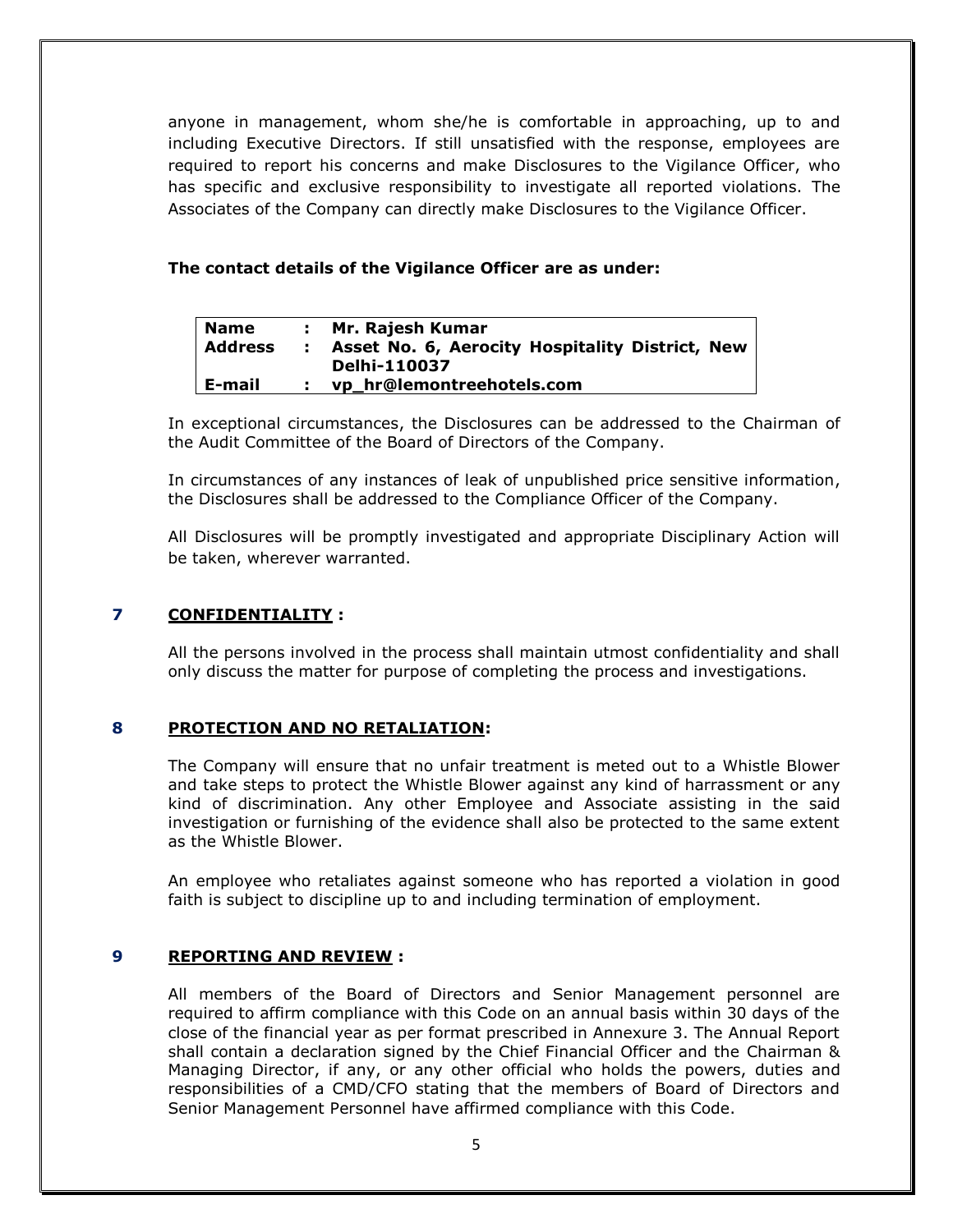The Annual Compliance Report shall be forwarded to the Company Secretary. If any Director or any member of Senior Management Personnel leaves the Company any time during a financial year, he shall send a communication to Company Secretary affirming compliance of the Code till the date of his association with the Company.

A half yearly report with number of complaints received under the Policy and their outcome shall be placed before the Audit Committee and the Board

#### **10 DISSEMINATION :**

The Policy shall be brought to the notice of the Employees by communicating to employees by e-mailing or publishing in notice board. The code and any amendment thereto shall be hosted on the website of the company**.** 

#### **11 DISQUALIFICATIONS :**

- **a.** Any Disclosure made by the Whistle Blower with malafide intention knowing it to be false, bogus or malicious leading to abuse of provisions of this Policy will attract Disciplinary Action against such Whistle Blower.
- **b.** Any Whistle Blower, who makes three or more Disclosures, which are found to be frivolous, malafide, baseless shall be disqualified from making any further Disclosure under this Policy and may also attract severe penalty including but not limited to the Disciplinary Action as may be decided by the Competent Authority.

#### **12 RETENTION OF THE DOCUMENTS :**

All Disclosures in writing or documents alongwith the results of the investigation relating thereto shall be retained by the Company for a period of five years or such other period as may be prescribed by the applicable law, whichever is more.

#### **13 MISCELLANEOUS :**

- **a.** The Competent Authority or the Board may review the Policy as and when it deems necessary.
- **b.** The Vigilance Officer may, wherever necessitated, consult the Competent Authority and issue the formats, detailed procedures and reporting mechanism for better implementation of this Policy.
- **c.** This Policy may be amended or substituted, in whole or in part, by the Vigilance Officer in consultation with or on recommendation of the Competent Authority/Board.
- **d.** In case of any statutory change not being consistent with the provisions laid down under this Policy, then such change shall prevail upon the provisions hereunder and this Policy shall stand amended accordingly from the effective date as laid down under such statutory change to the Act and such amended Policy be disseminated in terms of clause 13 hereinabove.
- **e.** REVIEW / AMENDMENT The Board of Directors may review and amend this Code, as and when deemed fit. In case of any amendment(s), clarification(s), circular(s)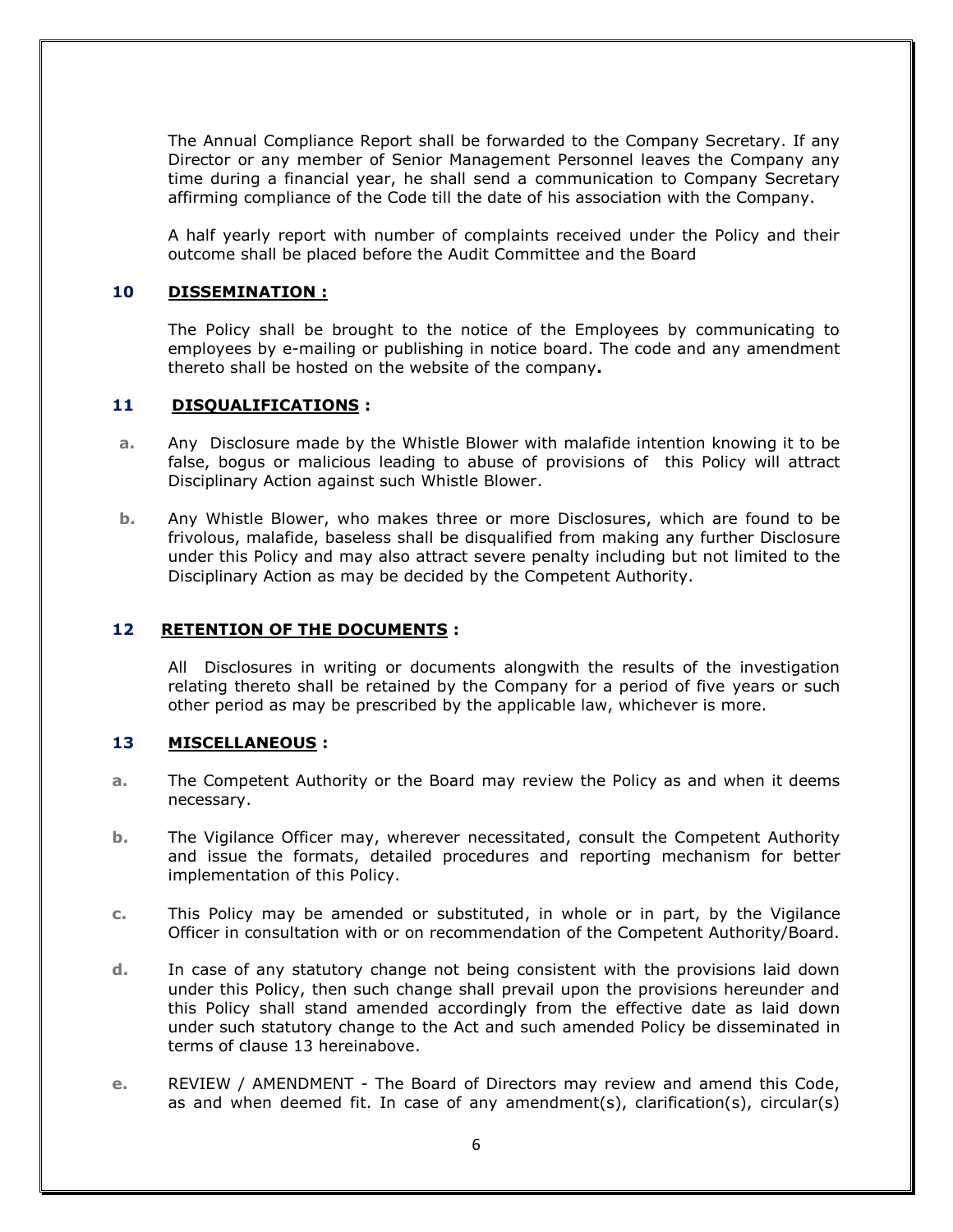etc. issued by the relevant authorities, not being consistent with the provisions laid down under this Code, then such amendment(s), clarification(s), circular(s) etc. shall prevail upon the provisions hereunder and this Code shall stand amended accordingly from the effective date as laid down under such amendment(s), clarification(s), circular(s) etc.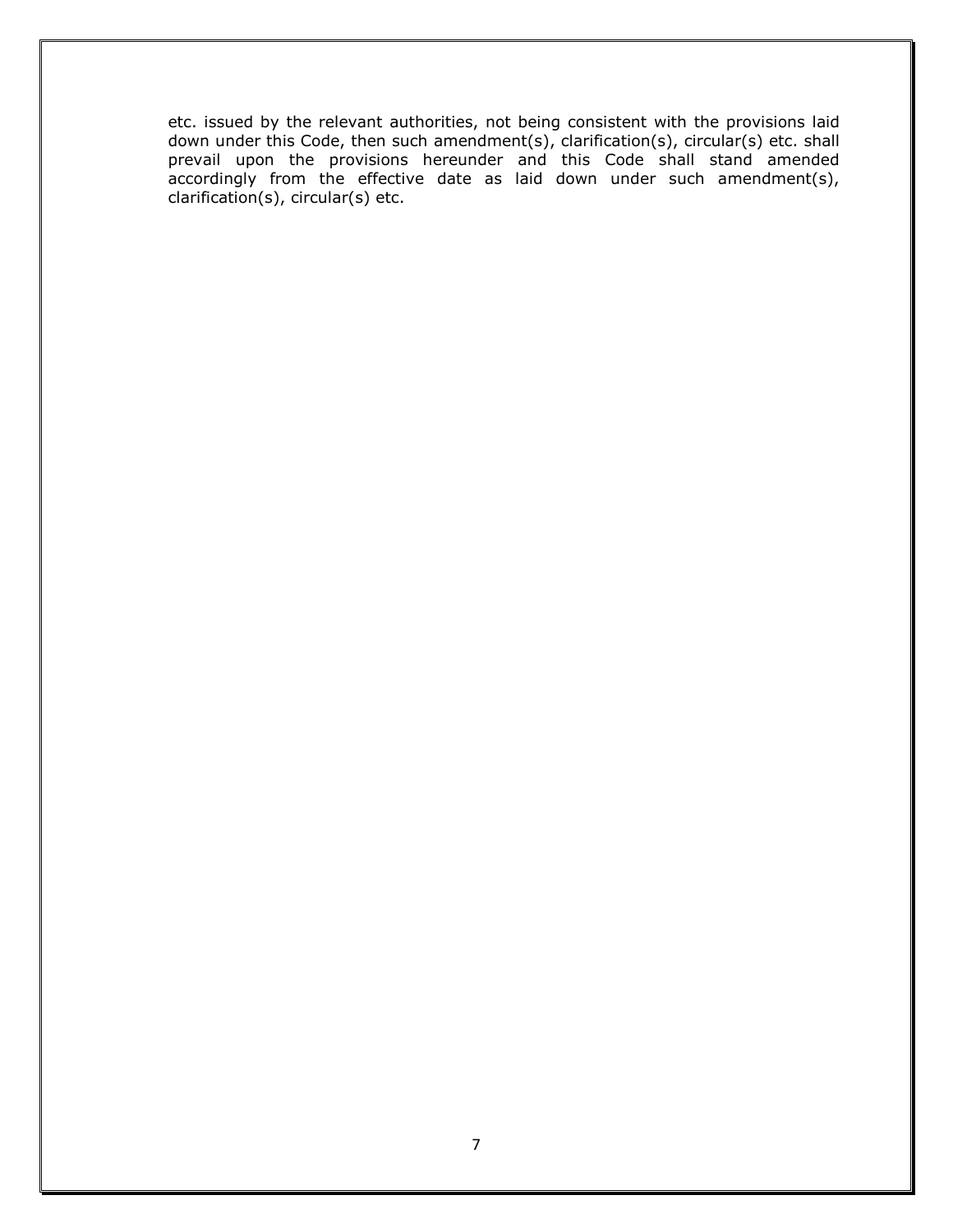#### **DUTIES OF A DIRECTOR**

Section 166 of the Act provides for the duties of a director and runs as follows:

- 1. Subject to the provisions of the Act, a director of a company shall act in accordance with the articles of the company.
- 2. A director of a company shall act in good faith in order to promote the objects of the company for the benefit of its members as a whole, and in the best interests of the company, its employees, the shareholders, the community and for the protection of environment.
- 3. A director of a company shall exercise his duties with due and reasonable care, skill and diligence and shall exercise independent judgment.
- 4. A director of a company shall not involve in a situation in which he may have a direct or indirect interest that conflicts, or possibly may conflict, with the interest of the company.
- 5. A director of a company shall not achieve or attempt to achieve any undue gain or advantage either to himself or to his relatives, partners, or associates and if such director is found guilty of making any undue gain, he shall be liable to pay an amount equal to that gain to the company.
- 6. A director of a company shall not assign his office and any assignment so made shall be void.
- 7. make disclosures to the Chairman / CEO of the Company in relation to all material financial and commercial transactions where he has a personal interest that could conflict with the interest of the Company.
- 8. in the case of a member of Senior Management Personnel, unless permitted to do so by his Superior, abstain from taking, or participating in, any decision on a subject matter in which a Conflict of Interest arises or which, in his opinion, is likely to arise;
- 9. avoid acquiring any personal or financial interest in any business dealings concerning the Company;
- 10. 1Unless specifically permitted by the Chairman of the Company, each Director and each member of the Senior Management Personnel shall not serve as a director of any other company or as a partner of a firm that is engaged in a business that competes with the business of the Company or that of a company or firm with which the Company has a business relationship.
- 11.Any information concerning the Company's business to which a Director or a member of Senior Management Personnel has access or which is in his possession, must be considered confidential and held in confidence. No Director or a member of Senior Management Personnel shall provide any information either formally or informally, to the press or any other media, unless specifically authorized by the Company.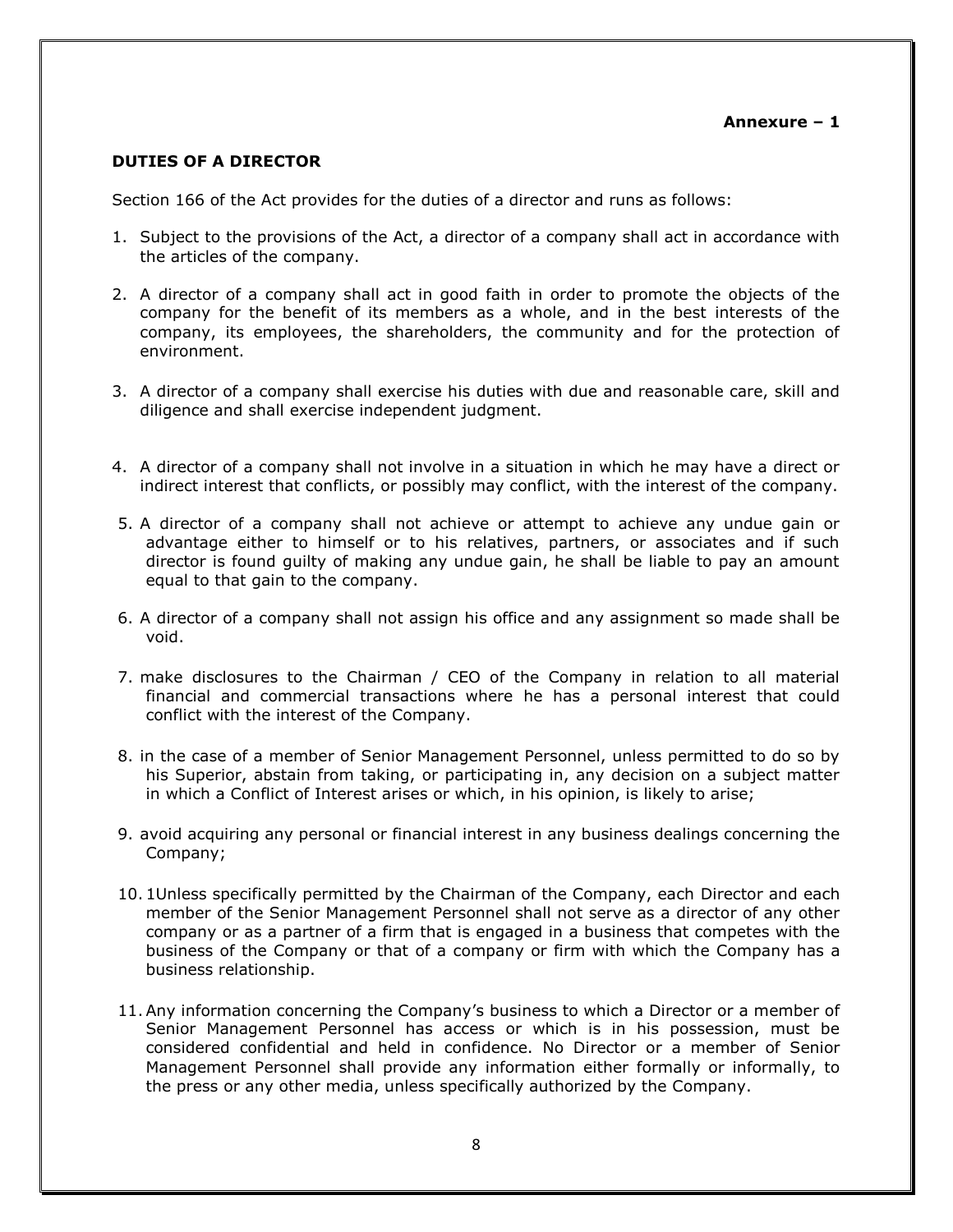#### **DUTIES OF INDEPENDENT DIRECTORS**

As per Schedule IV [section 149(8)] of the Act, the independent directors shall—

- 1. undertake appropriate induction and regularly update and refresh their skills, knowledge and familiarity with the company;
- 2. seek appropriate clarification or amplification of information and, where necessary, take and follow appropriate professional advice and opinion of outside experts at the expense of the company;
- 3. strive to attend all meetings of the Board of Directors and of the Board committees of which he is a member;
- 4. participate constructively and actively in the committees of the Board in which they are chairpersons or members;
- 5. strive to attend the general meetings of the company;
- 6. where they have concerns about the running of the company or a proposed action, ensure that these are addressed by the Board and, to the extent that they are not resolved, insist that their concerns are recorded in the minutes of the Board meeting;
- 7. keep themselves well informed about the company and the external environment in which it operates;
- 8. not to unfairly obstruct the functioning of an otherwise proper Board or committee of the Board;
- 9. pay sufficient attention and ensure that adequate deliberations are held before approving related party transactions and assure themselves that the same are in the interest of the company;
- 10. ascertain and ensure that the company has an adequate and functional vigil mechanism and to ensure that the interests of a person who uses such mechanism are not prejudicially affected on account of such use;
- 11. report concerns about unethical behaviour, actual or suspected fraud or violation of the company's code of conduct or ethics policy;
- 12. acting within his authority, assist in protecting the legitimate interests of the company, shareholders and its employees;
- 13. not disclose confidential information, including commercial secrets, technologies, advertising and sales promotion plans, unpublished price sensitive information, unless such disclosure is expressly approved by the Board or required by law.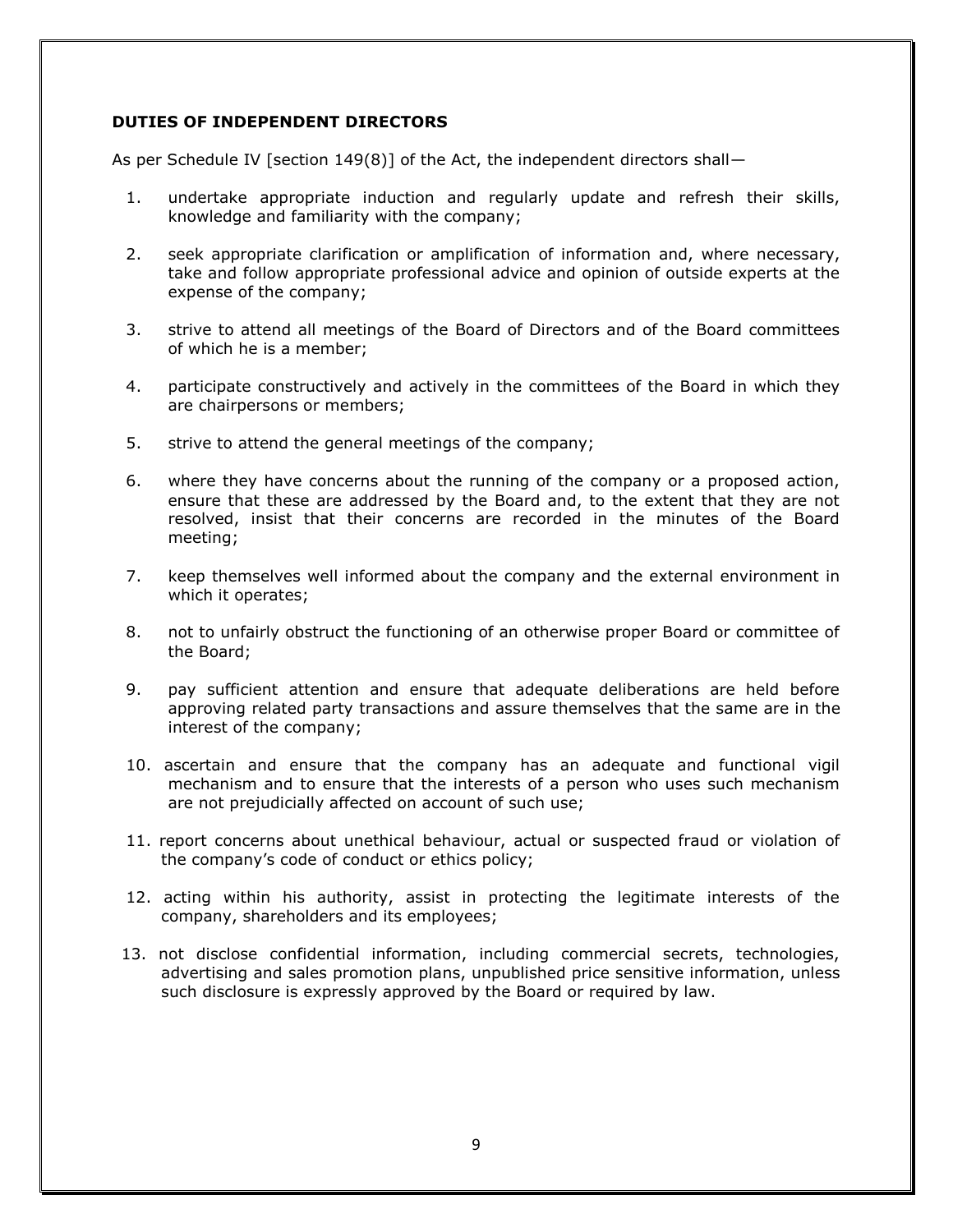#### **Annexure – 2**

#### **ACKNOWLEDGEMENT FORM**

I, \_\_\_\_\_\_\_\_\_\_\_\_\_\_\_\_\_\_, have received and read the Code of Conduct for Board of Directors and Senior Management Personnel of Lemon Tree Hotels Limited ("the Code"). I have understood the provisions and policies contained in this Code and agree to comply with the same.

Signature:

Name:

Designation:

Address:

Date:

Place: